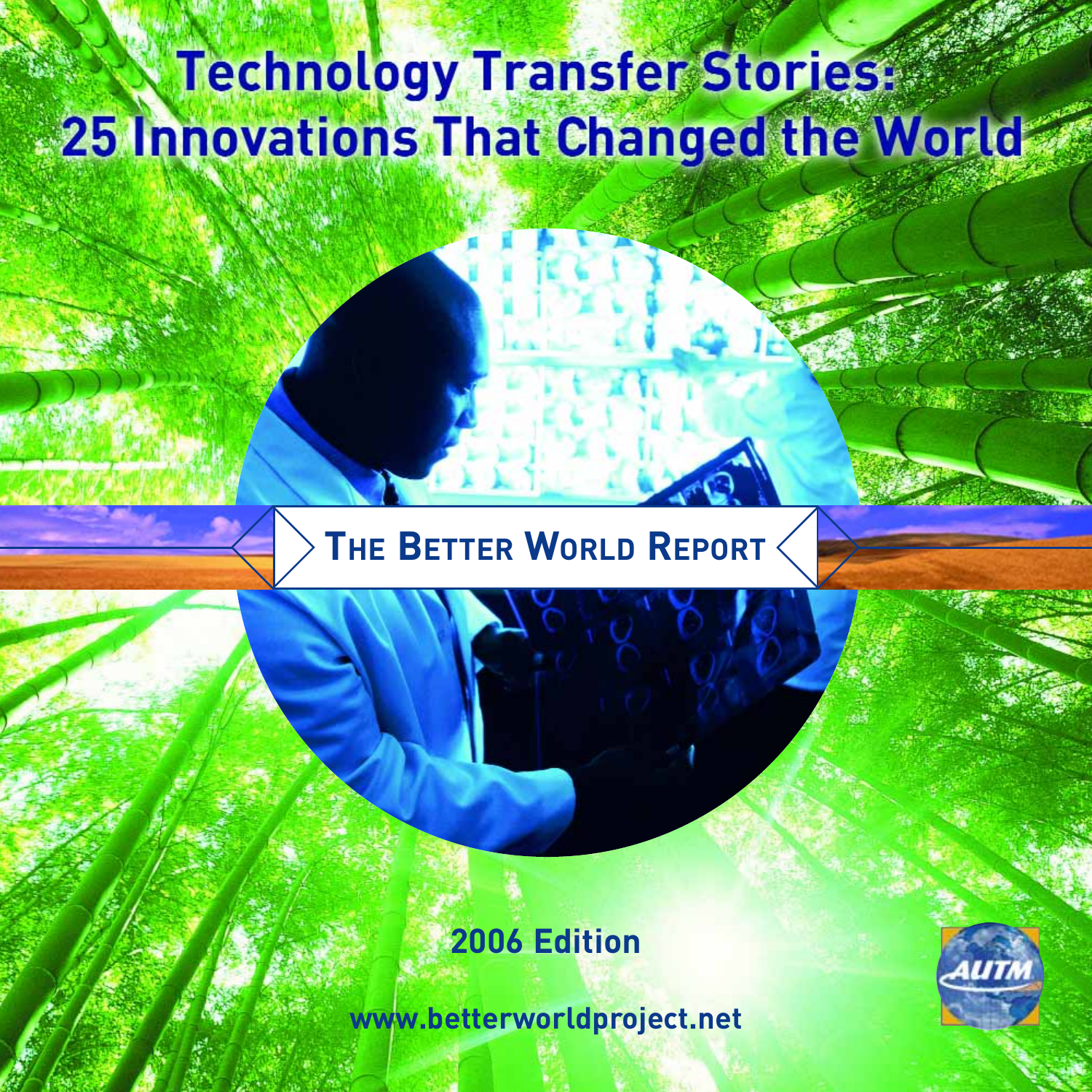## **Chapter 21**

# **TRICKS Changes the Face of Medicine**

TRICKS, a three-dimensional imaging technique invented by University of Wisconsin-Madison medical physics professor Charles Mistretta, takes the unknown and makes it known.



Images of the carotid and vertebral arteries using the TRICKS method for contrast enhanced magnetic resonance angiography. Note the slow flow in the left vertebral artery (arrow)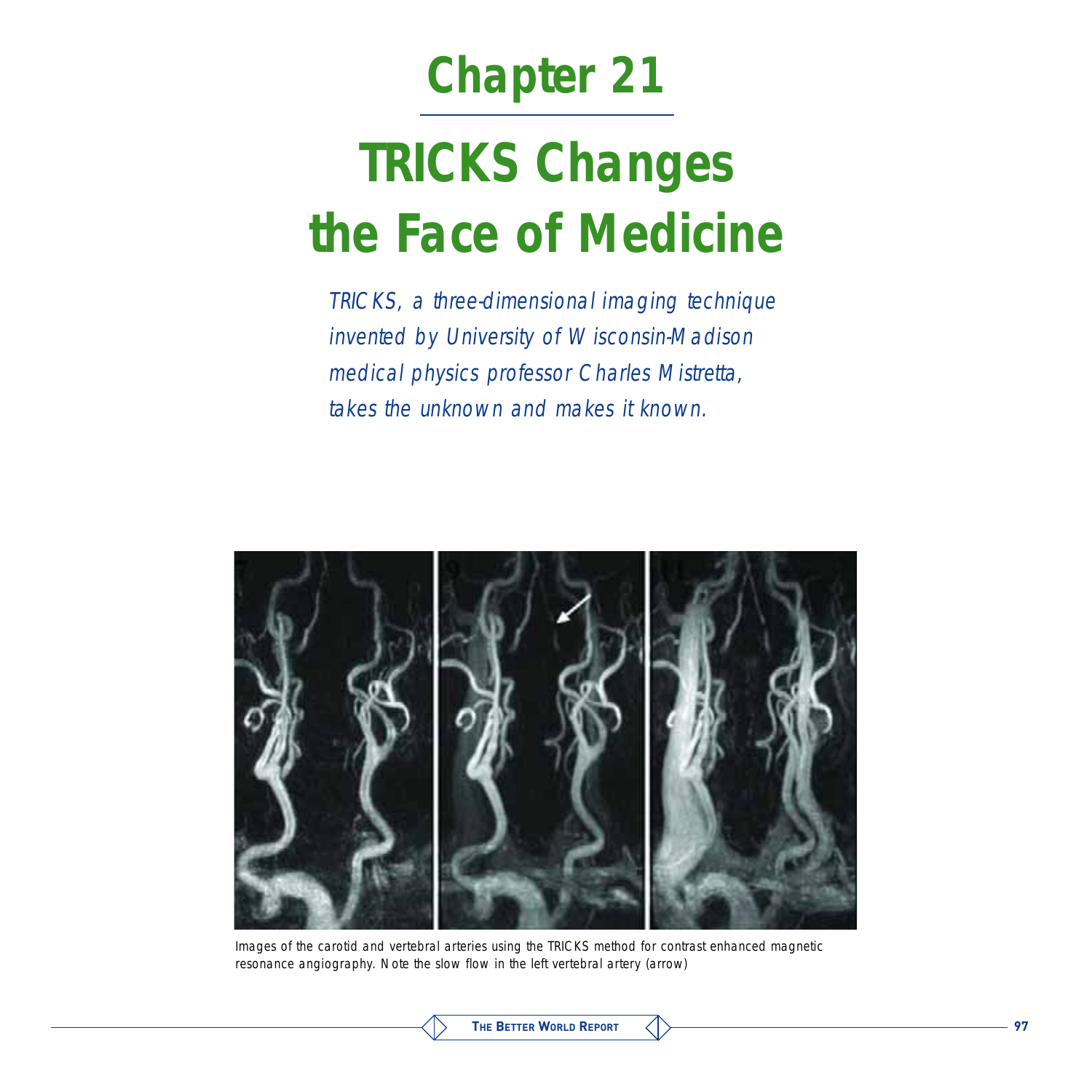### **University of Wisconsin-Madison**

ary Baron of East Lansing, Mich.,<br>repeatedly felt painful cramping is<br>both legs when he walked. There repeatedly felt painful cramping in both legs when he walked. There was nothing about Baron's physical appearance that would foreshadow narrowing of the arteries, but his medical history told another story.

Baron, 63, had previously been diagnosed with angina, which led to his need for a cardiac catheter and a three-vessel bypass graft. So he had an ultrasound test to see how well the arteries in his legs were working.

After Baron had the test, his surgeon referred him to physical therapy. Though he showed some improvement during the therapy, he still experienced pain in his legs. Fortunately for Baron, he was about to get some assistance from timeresolved imaging of contrast kinetics, or TRICKS™, a new three-dimensional imaging technique that takes the guess work out of contrast-enhanced MRI procedures.

Every year, between 8 and 10 million people are affected by peripheral vascular disease. But before the invention of TRICKS at the University of Wisconsin-Madison, visualization during the MRI process was limited. TRICKS entered the marketplace in 2003.

Before TRICKS was introduced, when doctors looked at images of blood flow in areas like legs and ankles, the resulting information could be confusing. The old technology would miss some arteries or not be able to show the physician when the flow in the artery had backed up and started going in the wrong direction. The process also took a long time, well over two hours.

"TRICKS has helped us see what arteries are affected, how bad the arteries are, and if the patient needs vascular surgery," says Kevin DeMarco, M.D., an associate professor in the Department of Radiology at Michigan State University. "TRICKS also helps us see the very small arteries in the calf and foot, even down to three millimeters."

DeMarco has used TRICKS in different areas of his work: in private practice in East Brunswick, N.J., with the University Radiology Group, and at MSU. He learned of TRICKS through national meetings of the International Society of Magnetic Resonance Medicine. "When I first heard of inventor Charles Mistretta's early work with vivid three-dimensional images, it sounded exciting," he says.

#### **Images Display Like Scenes in a Movie**

In the 1980s, the X-ray technique became the gold standard for diagnostic images. Then in the 1990s, radiologists used MRI exams, sometimes injecting a contrasting agent into the patient to better enhance the study. The trouble was that the results sometimes were confusing to interpret. The reason was timing.

In diagnostic imaging, timing is everything. Think of multiple scenes running in sequence, like photographing water flowing over a waterfall or revolving scenes in a movie. TRICKS records fastevolving images, or scenes, critical to making an accurate diagnosis pertaining to blood clots and vascular problems. With the old technology, the camera takes multiple shots, often missing a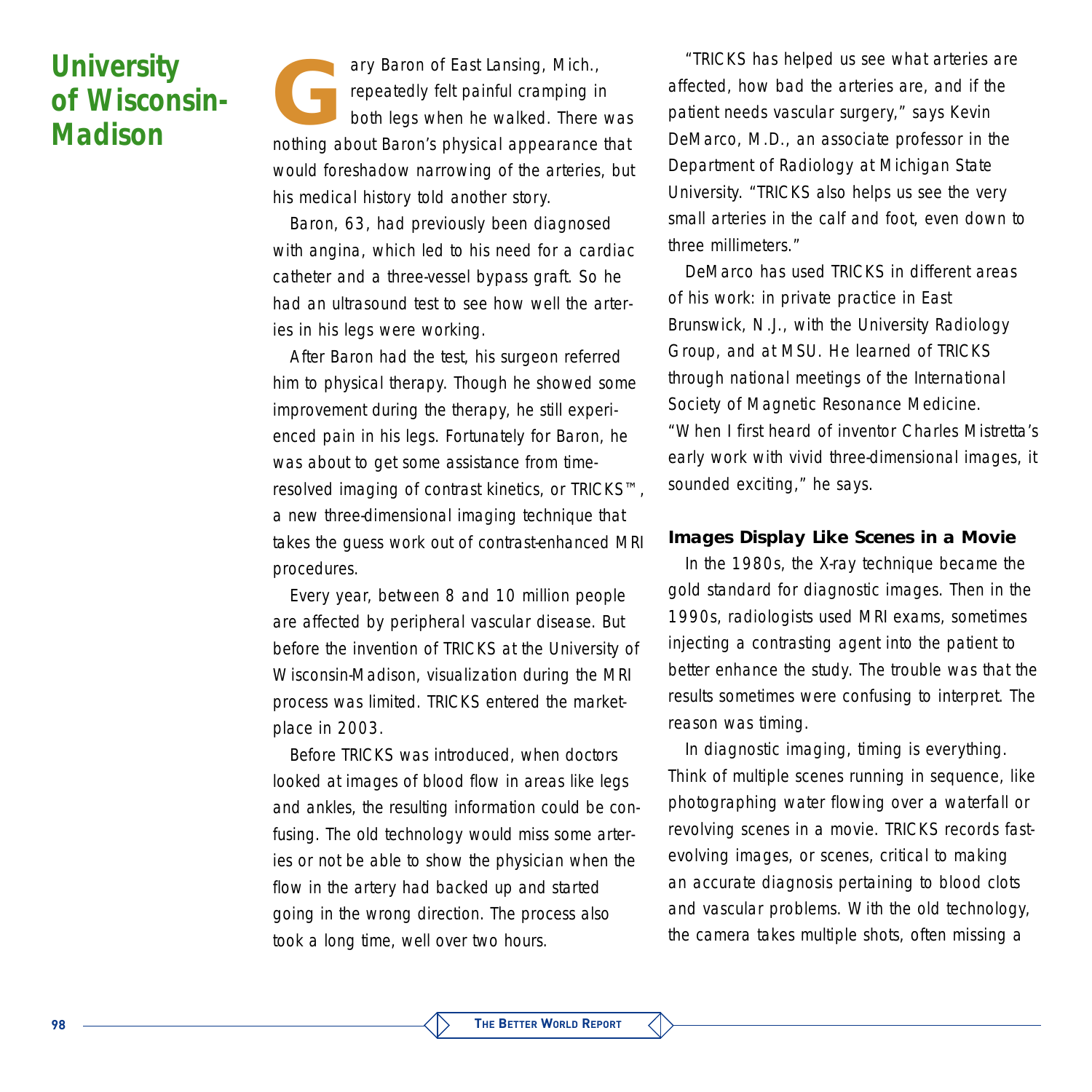crucial snapshot in time. TRICKS acts more like a video camera, recording all the events during an MRI exam, not just static, frozen images. The technology allows doctors to capture the images they need to make a diagnosis.

Charles Mistretta, a professor in medical physics at the University of Wisconsin-Madison at the time TRICKS was patented in 1996, is also a professor of radiology at the university today. "We devised a lot of different technologies to get the timing right," he says.

Today, radiologists all over the world are using TRICKS, a system that's simpler, more robust and more reliable than previous technologies. "It used to take us 30 seconds to generate one image, and that image couldn't decipher dynamic events," explains Mistretta, who says his UW team of scientists was inspired by Thomas Grist, M.D., chair of the UW Radiology Department. "It was obvious that to better track blood flow in the legs and ankles, we needed a time-resolved series."

The result of Mistretta's invention was TRICKS. "It has a major advantage over the old MRA Xray technique because it provides threedimensional images and it has a 400 percent increase in speed," he says.

TRICKS, patented by the Wisconsin Alumni Research Foundation and licensed to GE Healthcare of Waukesha, Wis., was incorporated in 2003 into GE's Signa EXICTE™ 1.5 T MR unit. The following year GE included TRICKS technology in its 3.OT MR unit.

As part of EXCITE, TRICKS helps doctors diag-

nose blood clots and other vascular concerns with faster, safer, non-invasive MRI studies. Its primary advantage is that it produces a series of time-resolved images rather than just one.

#### **Technology Produces Economic and Societal Benefits**

Introduced in 2003, two major MRI companies now manufacture TRICKS, including GE Healthcare. "We're very excited about the technology," says Jerry Shattuck, a licensing manager with WARF. Shattuck says WARF also is in negotiations with a third major MRI manufacturer. "We expect sales to increase as the technology continues to gain acceptance in the marketplace," he says.

TRICKS continues to help doctors make important decisions — decisions that directly impact their patients' lives. "I see people with a particular type of pain, They have cramping in their legs usually after walking just a few blocks, but the pain usually goes away when they're at rest," DeMarco says.

When Baron, a patient with bilateral pain, saw DeMarco, the total exam time with TRICKS was less than an hour. Previously, the MRI exam was typically three to four hours. "We usually had to have the patient return for a second two-hour session," DeMarco says.

Before the availability of TRICKS, patients like Baron might have had to undergo an invasive conventional angiogram, usually performed in an operating room or hospital angiographic area. The procedure involves inserting a catheter into

#### **Medical**

*"(TRICKS) has a major advantage over the old MRA X-ray technique because it provides threedimensional images and it has a 400 percent increase in speed."*  **— Charles Mistretta, University of Wisconsin-Madison**